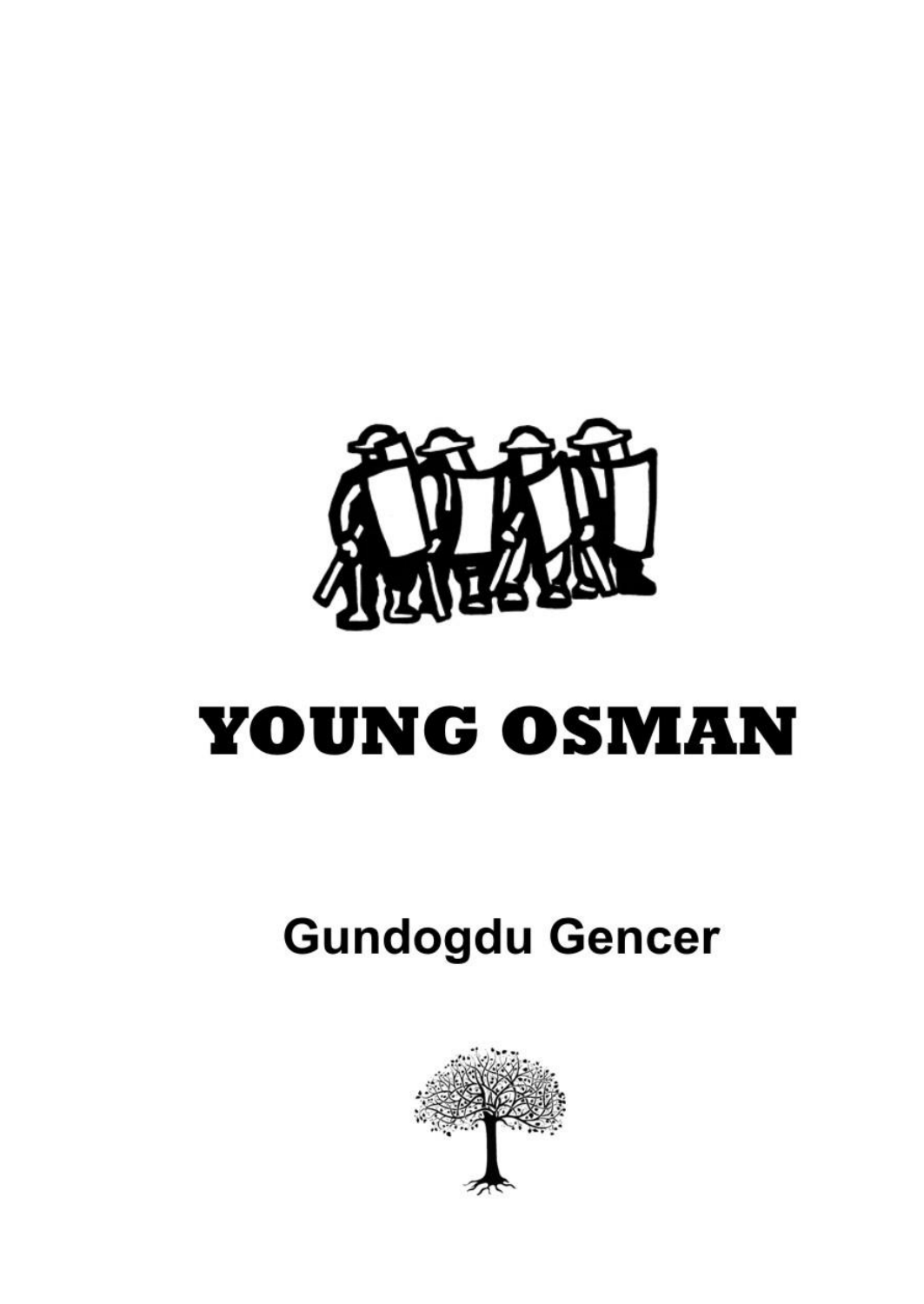# YOUNG OSMAN

# a play by:

### Gün GENCER and Nihat ASYALI

translated by

### Gün GENCER

Can not be performed without the written permission of the playwright

Any requests for permission to stage the play must be directed to the playwright

**© COPYRIGHT 1984 Gün GENCER [gungencer44@gmail.com](mailto:gungencer44@gmail.com) [gungencer@hotmail.com](mailto:gungencer@hotmail.com)**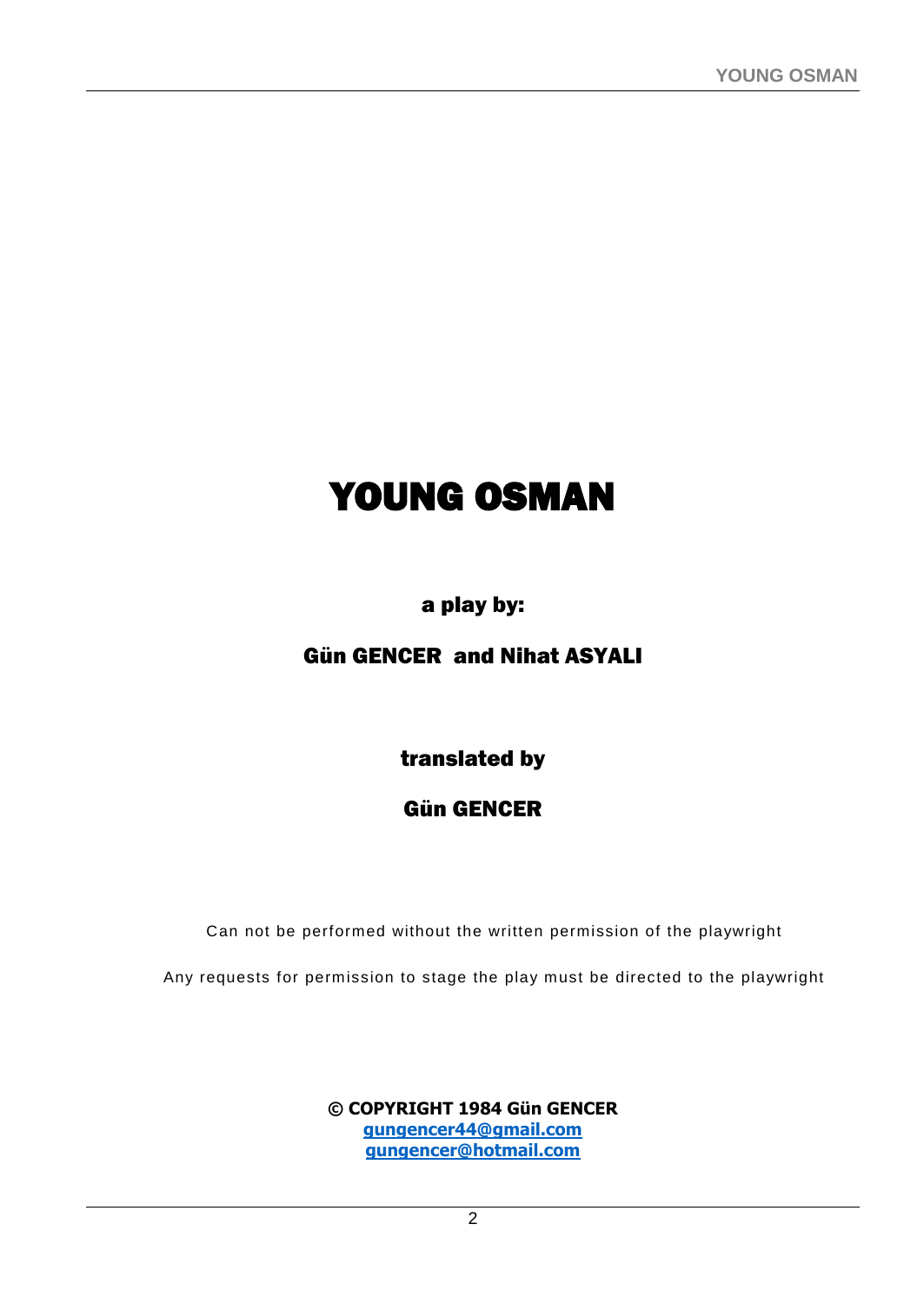# **CHARACTERS:**

**OSMAN OSMAN'S MOTHER OSMAN'S FATHER I. ELDER II. ELDER THE CRIER THE SERGEANT THE MESSENGER I. YOUTH II. YOUTH I. PEASANT II. PEASANT III. PEASANT IV. PEASANT V. PEASANT**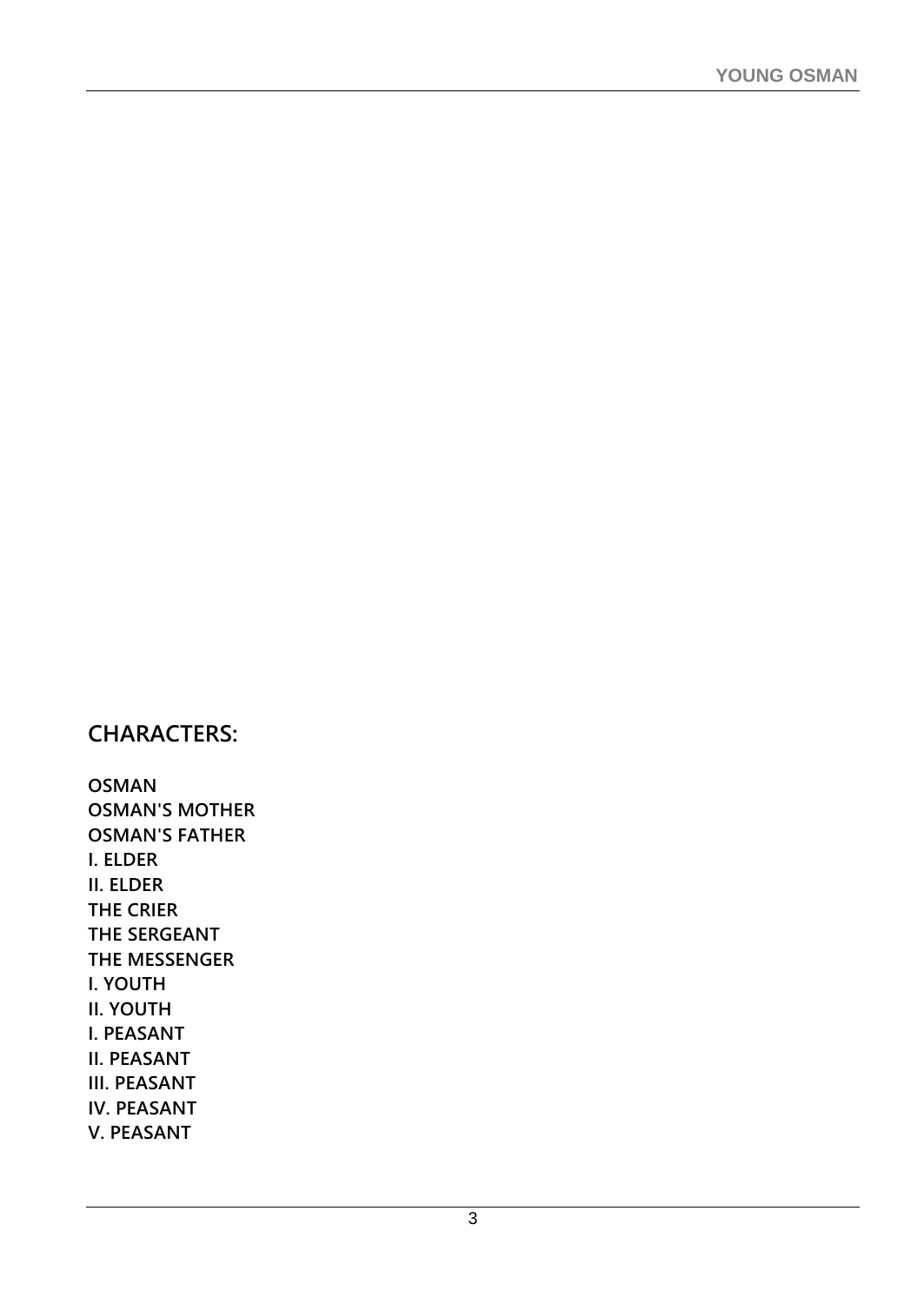- **MOTHER:** What do you want a horse for? A peasant needs oxen, water buffalo, and cattle if he can afford it. They are rich men's sons. Are they your match? Of course they're not. They can play jerid, they can go hunting. How can the son of poorly Ismail be a match for the sons of sires, sons of landlords? They're not your equals.
- **OSMAN:** "A man must have a horse, must have arms." Isn't that what father says, my pretty mother? Isn't it your lullaby my old goodly mother that you sing to me: "Let him become a pasha when he grows up, let him become a governor"?
- **MOTHER:** Osman, my dear Osman, the light of my eye, what turns a peasant into a pasha is the yield of his crops, my brave son. A man is a man driving his plough; and who does that better than you? A brave man is brave in his scramble with the soil. You tell me now, what man in the whole village calls himself brave, and gets more out of the soil than you? Our field is everyone's envy. Come now Osman, we must all be grateful. God has praised our soil. Plant a man in this soil, and he bears fruit. Thank God a thousand times with each morsel for the soil that Çukur is, for the river that Ceyhan is, my dear unfledged Osman. The elders say that a thousand tribes stepped on Misis. No king, no sultan who hasn't stepped on Misis ever had any fortune, any success.
- **OSMAN:** Don't talk to me about farming mother. Look at my father. Don't you think I can see you and all the rest of the poor peasants of Misis? That soil you talk about, that mighty river... How many pashas has that raised, how many has it prospered, so I can have any hopes. The time of the plough has passed mother, now is the time for conquests, now is the time for the horseman with his sword.
- **MOTHER:** Woe! He's really gone this time, my poor boy. Woe to Osman! Oh my poor head, oh my poor troubled head. A horse is worth two oxen. Is that what you want, eh my wild, wild boy? The oxen are our lifeblood. What use is a horse, eh? Your playing jerid, going hunting would cost us our oxen. Is that what you want my dear, my brave Osman? Woe, woe to me, woe!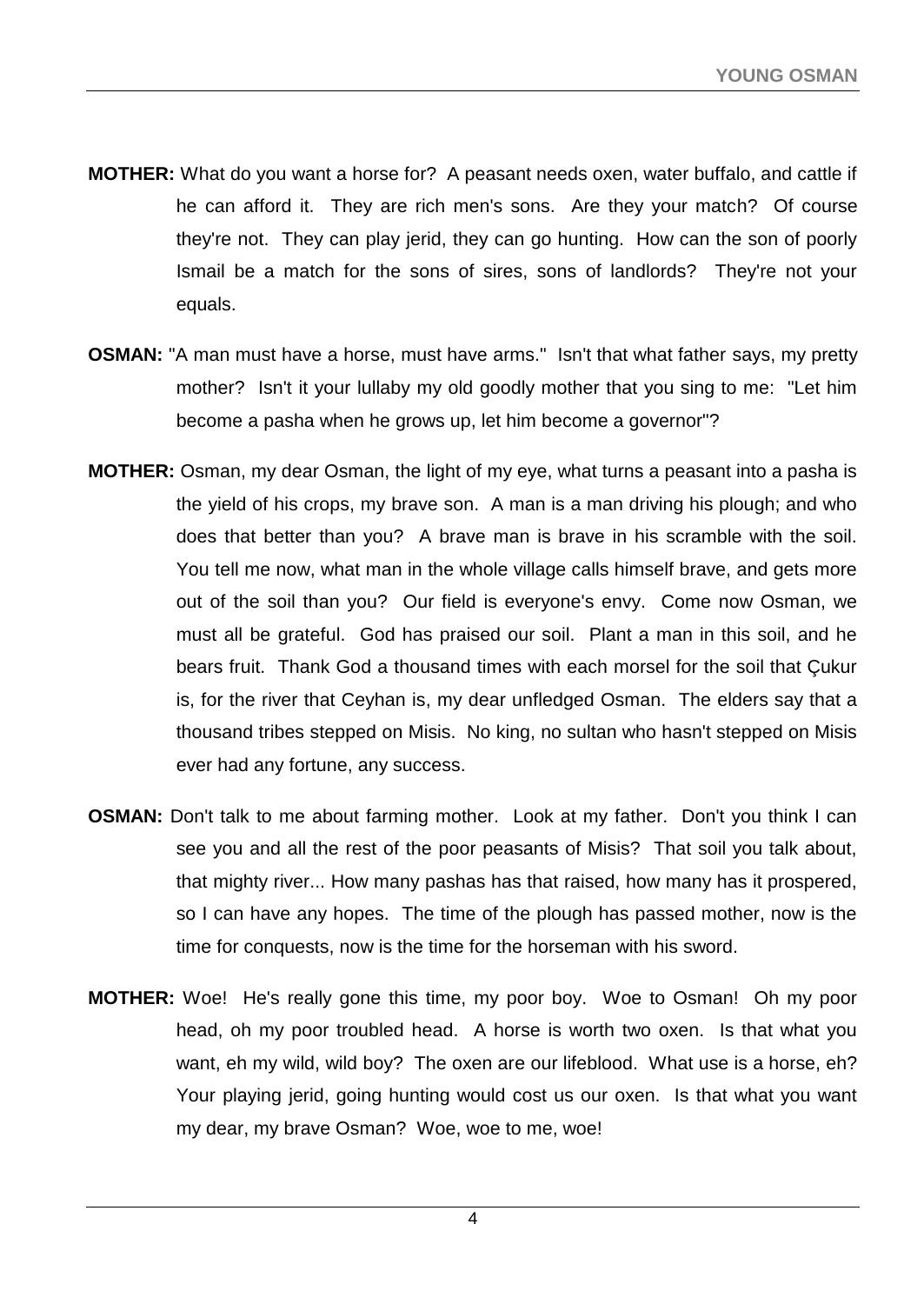**OSMAN:** Woe to me for your woes mother. How do sires become sires, landlords landlords...

**MOTHER:** The Sultan, our sovereign makes them sires, landlords...

**OSMAN:** He can make me too...

**MOTHER:** In exchange for troops...

**OSMAN:** Then I'll go.

**MOTHER:** To become a sire, eh? You'll give up the ghost, to make a sire out of a sire's son. Come now, my Osman, listen to your old mother. Horses, jerid, get those things out of your head. Those are not for you. You are the sire of your soil.

**OSMAN:** Once they mount the horse, and swing with all their might...

- **I. ELDER:** And when he threw the javelin, seven villages echoed his throw, the fair maidens of seven villages came running like partridges, over the hills, over the rocks, they came flying like cranes, each with seven rows of gold coins on their foreheads, they came to see the valiant young man on his bay horse, to fall at his feet and become his concubines. Each of them with seven camel-loads of dowry, they arrived at the flat of our village. He was such a valiant young man that the sun hid behind the clouds fearing the contest. His forehead shone so... His sword more so... Then he put at an arm's length all the seventy seven maidens of the seven villages... Only a glimpse of him mounting his bay horse was caught. The next thing was the dust he raised behind seven hills, and the shimmer of his scimitar reflecting from the stars...
- **II. ELDER:** His scimitar... Three brave men, weighing 40 stone each could not move it...

**OSMAN:** But the valiant young man on his bay horse...

**I. ELDER:** ...swung his scimitar. The bay horse was like the wind. Seven springs, seven summers, seven autumns and seven winters his name was uttered with respect in the whole of the Ottoman domain. News arrived, pigeons flew, more news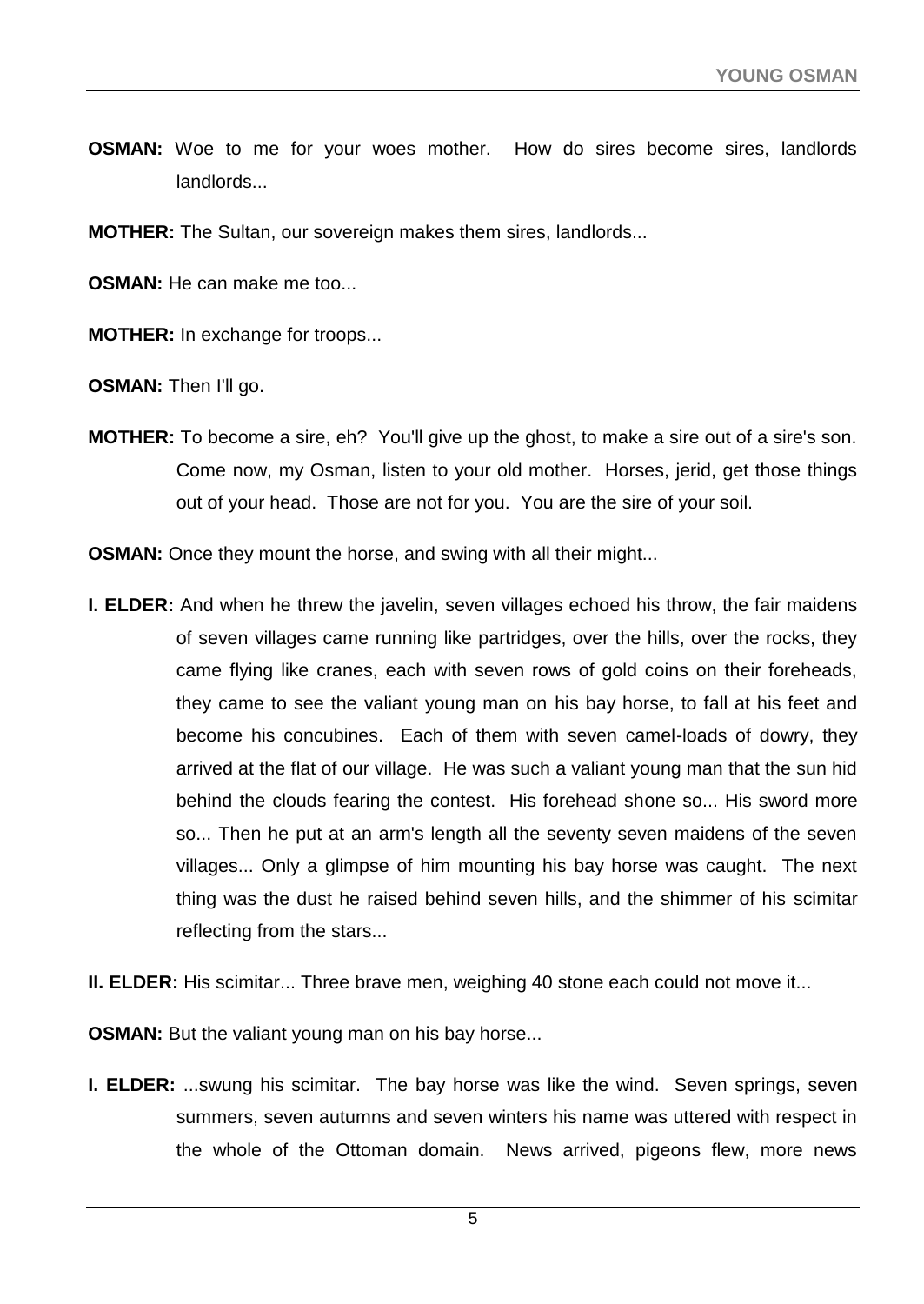arrived. He was to be found nowhere. Nowhere to be seen, let alone caught. He seized forty castles single-handedly, took three thousand heads...

**II. ELDER:** ...and what castles! All the infidel kings had gotten together to build them.

**OSMAN:** But the valiant young man on his bay horse...

- **I. ELDER:** ...knocked down all castle gates with one kick, to welcome the Sultan...
- **II. ELDER:** ...and spoke thus: "A man-child is not born to eat bread, a brave man swings his scimitar, takes heads, loses heads, mounts the flag on the bastion of the enemy, and does it all for the Ottomans.", then fell at the feet of the Sultan.
- **I. ELDER:** It is told that the valiant young man on his bay horse had three such campaigns. He thrice captured forty castles, he thrice took three thousand heads.

**OSMAN:** Then... Then what?

**II. ELDER:** It is told that he first became the Governor of Bosnia...

**OSMAN:** Is that a fair place?

- **I. ELDER:** Most handsome.
- **II. ELDER:** ...then a vizier in Istanbul...
- **I. YOUTH:** A vizier in Istanbul, eh?
- **OSMAN:** Then?... Then what?

#### **(II. YOUTH PREPARES TO WRESTLE.)**

- **I. ELDER:** That's what is told.
- **II. YOUTH: (STARTS CIRCLING.)** Ha! Ha!

#### **(I. YOUTH PREPARES TO WRESTLE TOO.)**

**II. ELDER:** Come on, let's see the youngsters.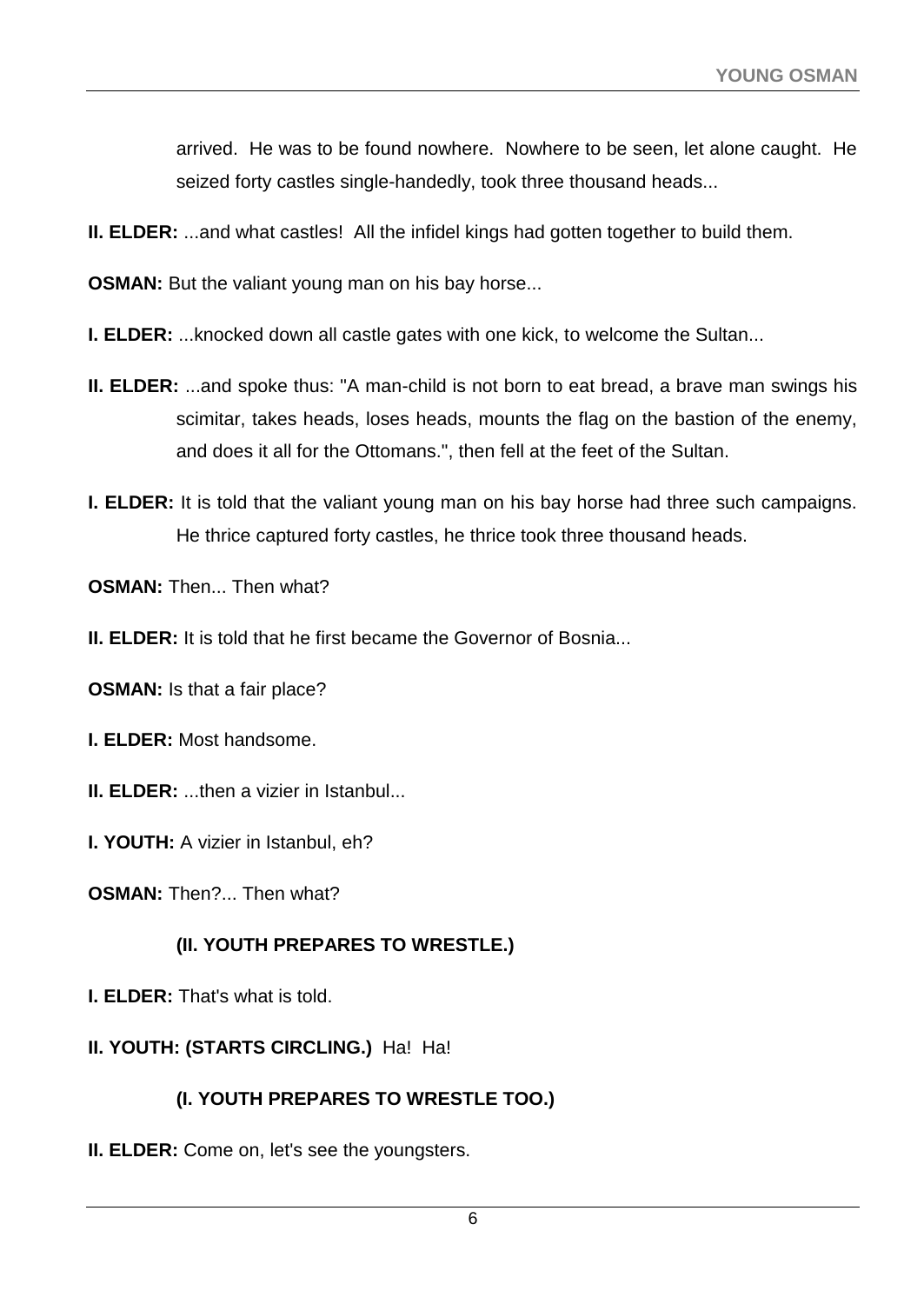- **I. ELDER:** Come on, let's watch you wrestle.
- **II. ELDER:** Come on Osman!
- **I. ELDER:** You've grown up too, to become a valiant young man.

#### **(OSMAN STARTS TO PREPARE.)**

- **II. ELDER:** Let us see...
- **FATHER:** Osman! **(II. ELDER HEARS THE FATHER AND STOPS, OSMAN DOESN'T.)** Osman, come here! **(OSMAN STARTS TO GO AFTER HIS FATHER.)**
- **I. YOUTH:** He wrestles with his oxen, poor Osman.
- **II. YOUTH:** Fair maidens aren't for him, he sleeps with oxen.
- **I. YOUTH:** Wrestling? He does, with his plough.

#### **(THEY LAUGH AND CROSS OSMAN'S PATH.)**

- **II. YOUTH:** Here, here! Ha! **(GETS READY TO WRESTLE. AS OSMAN TURNS TO HIM...)**
- **I. YOUTH:** Look here! Ha!

### **(THEY LAUGH. OSMAN FACES ONE, THEN THE OTHER YOUTH. THEY TEASE HIM, HE TRIES TO FREE HIMSELF.)**

- **II. YOUTH:** This isn't your field, ho!
- **I. YOUTH:** Whoa! Whoa!
- **II: YOUTH:** Whoa Osman, whoa!
- **I. YOUTH:** Whoa!
- **I. ELDER:** Stop that!
- **II. ELDER:** Leave him alone, he's not your match.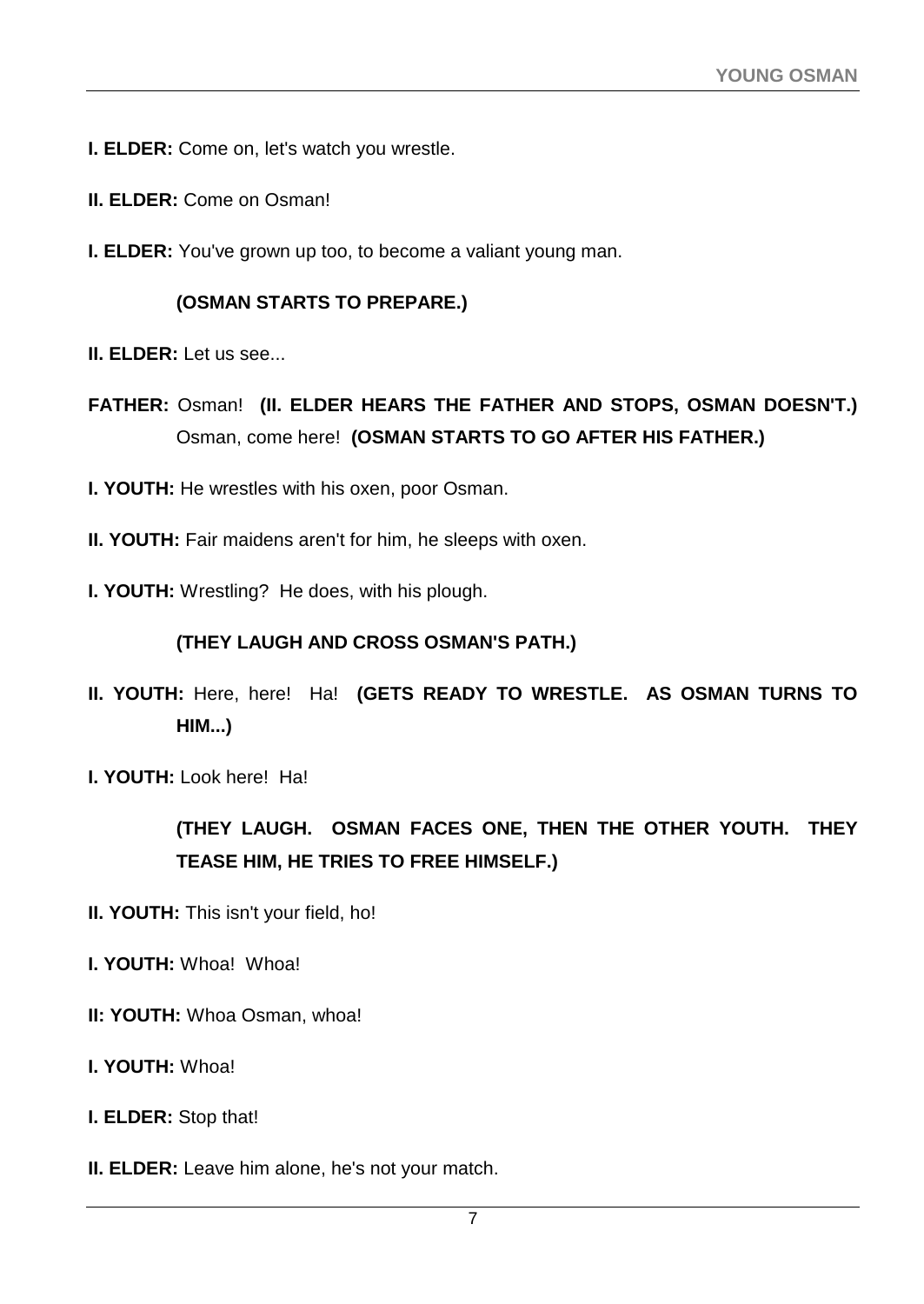# **FATHER:** Osman! **(HE DRAGS OSMAN AWAY. OSMAN STARTS WORKING WITH HIS PARENTS. AFTER A WHILE THE VILLAGERS JOIN IN AND WORK FOR A WHILE. AS THE DAY ENDS AND THEY START GOING BACK...)**

**I. PEASANT:** They're coming! They're coming, ho! The Ottomans are coming!

# **(THE VILLAGERS SCATTER. OSMAN'S DRAGGED AWAY BY HIS MOTHER. AS THE STAGE EMPTIES, THE MUSIC FROM THE MILITARY BAND - MEHTER- GROWS LOUDER.)**

- **THE CRIER:** Hear ye, hear ye! Our sovereign, the most exalted Sultan Murat has opened the campaign upon Baghdad... The city of Baghdad shall be captured from the hands of its Safavid rulers. The Khalif of the universe and the sultan of the earthly world, his excellency, the divine Sultan Murat decrees that the battle must be fitting of the glory of the Sublime Ottoman State, that swords must be bloodied, castles demolished, heads taken, heads lost, but whatever the cost, the city of Baghdad captured. Hear ye, hear ye! The royal army shall be billeted here for a few days... All the needs of the army to be taken care of... Hear ye, hear ye! **(THE CRIER EXITS. PANIC IN THE VILLAGE.)**
- **II. PEASANT:** Our end has come neighbours...
- **III. PEASANT:** We're really done for...
- **IV. PEASANT:** The cattle will be quartered...
- **V. PEASANT:** Ottomans descend on us...
- **I. PEASANT:** Keep an eye on the wheat and the barley...
- **II. PEASANT:** Put it in caves, put it in wells...
- **III. PEASANT:** Save the girls, save the brides...
- **IV. PEASANT:** Woe to the cattle...
- **V. PEASANT:** The Ottomans are upon us...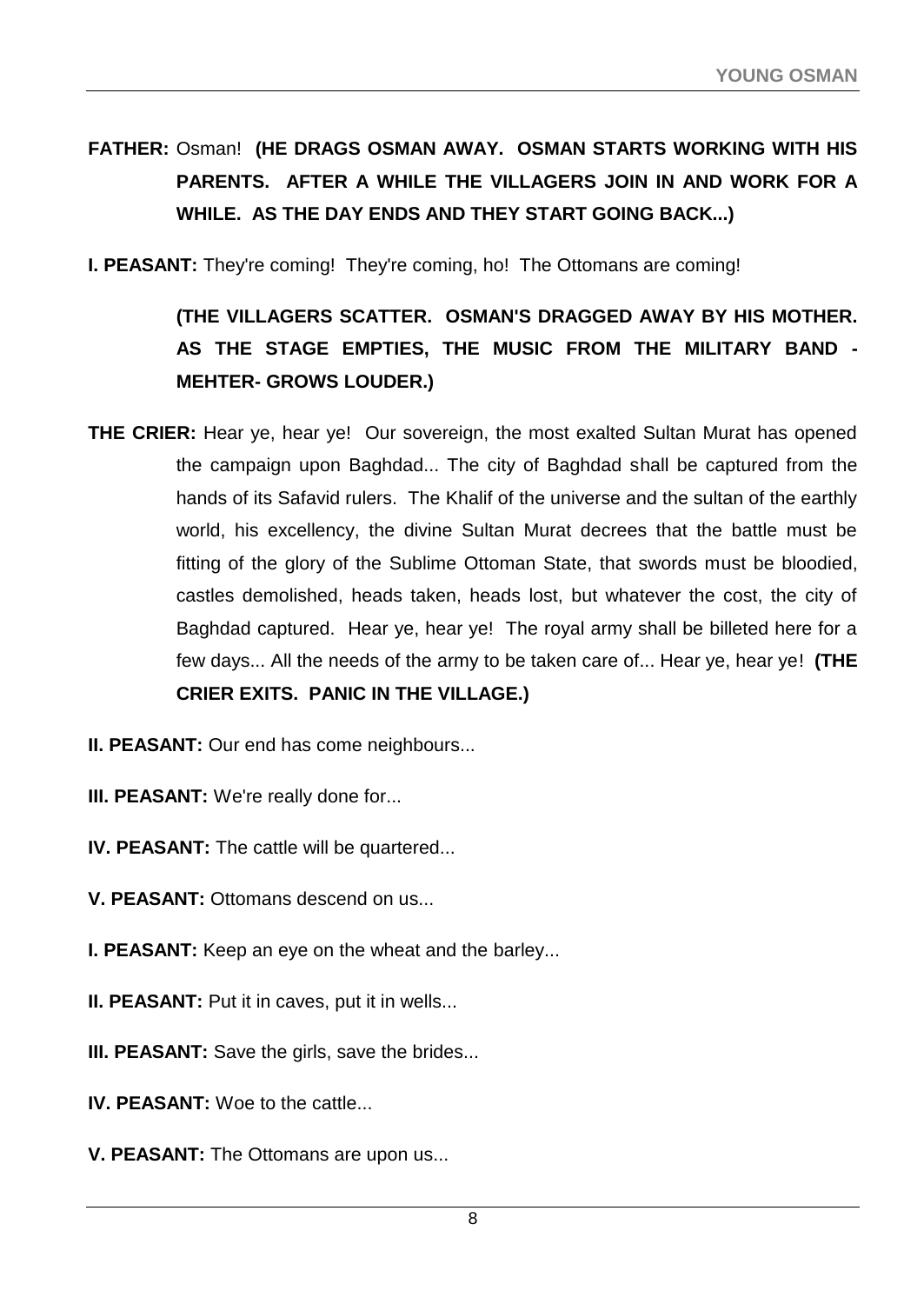## **(THEY DISPERSE. ONLY OSMAN KEEPS STARING AFTER THE CRIER. THE MOTHER ENTERS, TRIES TO PULL HIM AWAY.)**

**MOTHER:** Move on, you mad goose!

**OSMAN:** Our sovereign sultan is staying here!

**MOTHER:** Never mind the sultan, he'll move on.

**OSMAN:** Baghdad must be captured, heads must be taken, heads must be lost...

**MOTHER:** Damn Baghdad. We are ruined, our hearth will go cold. Don't stand there.

**OSMAN:** I shall go too, mother. It is decreed by our sovereign sultan...

**MOTHER:** Slay me Osman, before you go.

- **OSMAN:** A man must swing the sword, spill blood. A man-child is not to eat bread, a valiant man swings his scimitar, loses his head for glory.
- **MOTHER:** My dear, dear wild boy, my beloved Osman. You are yet a babe, you are just a little child, my dear Osman. You are my mainstay, you are for the soil, the fields, the ploughing and the sowing... Come Osman, don't make your mother cry, don't put out our hearth altogether.
- **OSMAN:** I'll go to the Sultan. A brave man must kick open gates, capture castles to become a pasha, a vizier in Istanbul.
- **MOTHER:** May your Sultan sink to the ground, and your Baghdad, and Istanbul, too. You are my pasha, you are the vizier of your field. The Sultan has his troops, has his sergeants... Don't leave your fateful mother my Osman, don't make an invalid of your poor father. He has his troops, his sergeants, his viziers, his pashas... But who does your poor mother have, save you? **(SHE COLLAPSES. OSMAN HAS LEFT. THE FATHER ENTERS.)**
- **FATHER:** Damned woman, get a move on! Everybody's hidden everything they've got, taken precautions, and you stay there stiff as a poker. Get up, get a move on!

9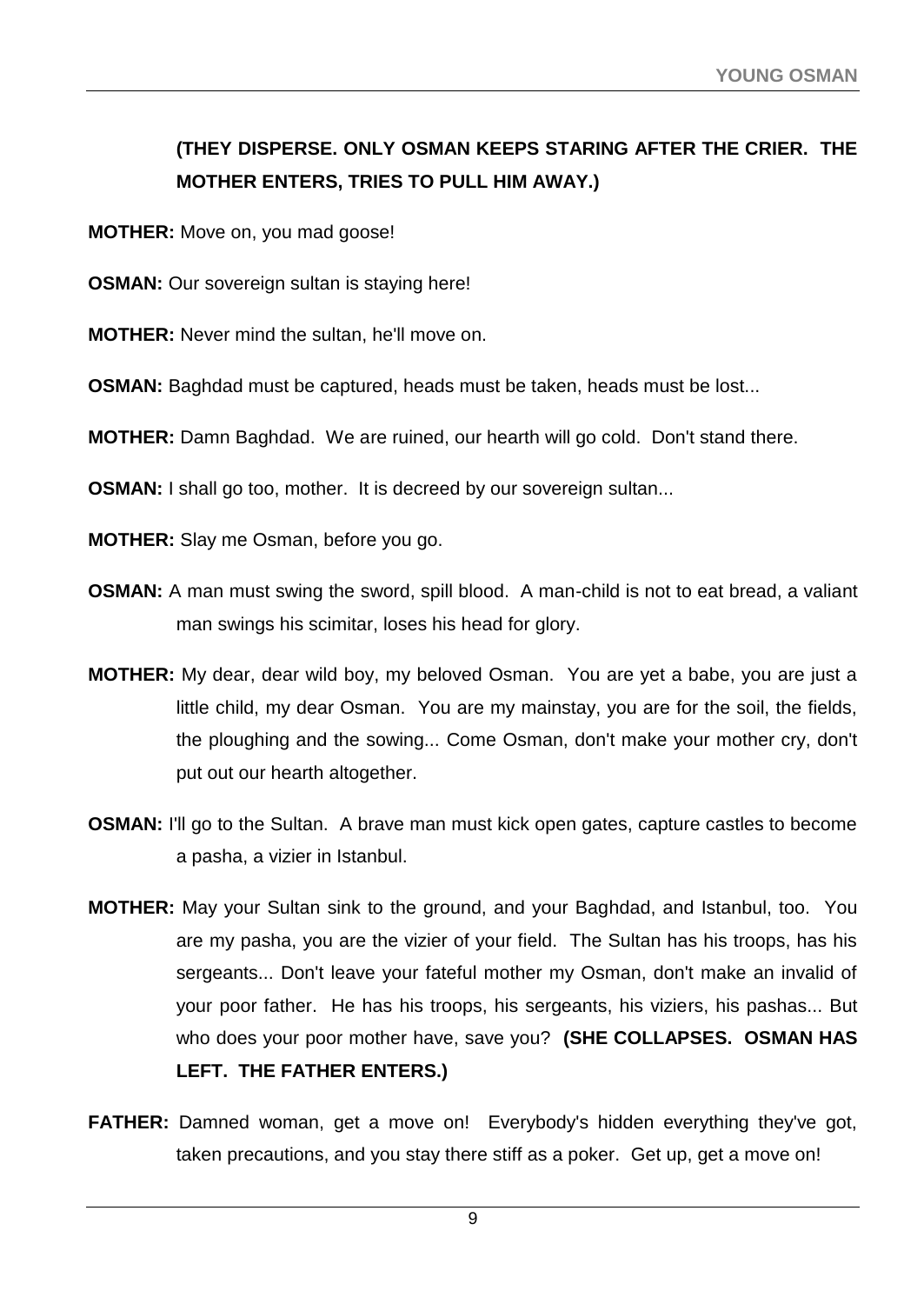**MOTHER:** I'm without a leg to stand on. Osman's gone.

- **FATHER:** Gone? Gone where? What are you moaning about?
- **MOTHER:** Gone. He's left us limbless and gone. Left us soulless and heartless. Osman's gone.
- **FATHER:** Has something happened to Osman, woman? Out with it, stop mumbling.
- **MOTHER:** Something's happened to *us*. And how. He mingled with the Sultan's troops, went to join the campaign. My baby Osman, my poor little Osman. He took his own mad counsel and joined the troops.
- **FATHER:** You dumb woman, you! You confused me for a minute. Just because the wild boy wants to, do you think the Sultan will take him there and then? He is just a little boy, he can't use a sword or swing the scimitar. When the Sultan sees him, he'll laugh and say: "Come back when you grow up." Stop talking nonsense ignorant woman, go and hide the barley and the wheat, scatter the cattle, the plunder's begun. The Ottomans are here, get a move on woman, get a move on.
- **MOTHER: (AS SHE IS TAKEN AWAY BY THE FATHER)** He won't, eh? My dear husband, he won't take my Osman away from me, eh, my beloved Sultan, eh? Osman is just a little babe yet. Our dear glorious Sultan, bless his Baghdad, won't take Osman with him, will he? What use is my snivelling Osman to him? Isn't that right, husband?
- **FATHER:** Right, of course. What sort of soldier would a snivelling Osman make? You tell me. Come on now, let's go, get a move on.

**(THEY EXIT. THE MILITARY BAND IS HEARD FROM THE DISTANCE. THE VILLAGERS COME IN WITH BAGS AND SACKS AND PILE THEM IN A CORNER. THEY LOOK DEFEATED. AFTER A WHILE, THEY START WORKING. AS THE MUSIC FADES AWAY, THE SERGEANT STARTS CARRYING THE BAGS AND THE SACKS OFF-STAGE. THE MUSIC GOES UP AGAIN AND THE SERGEANT ENTERS.)**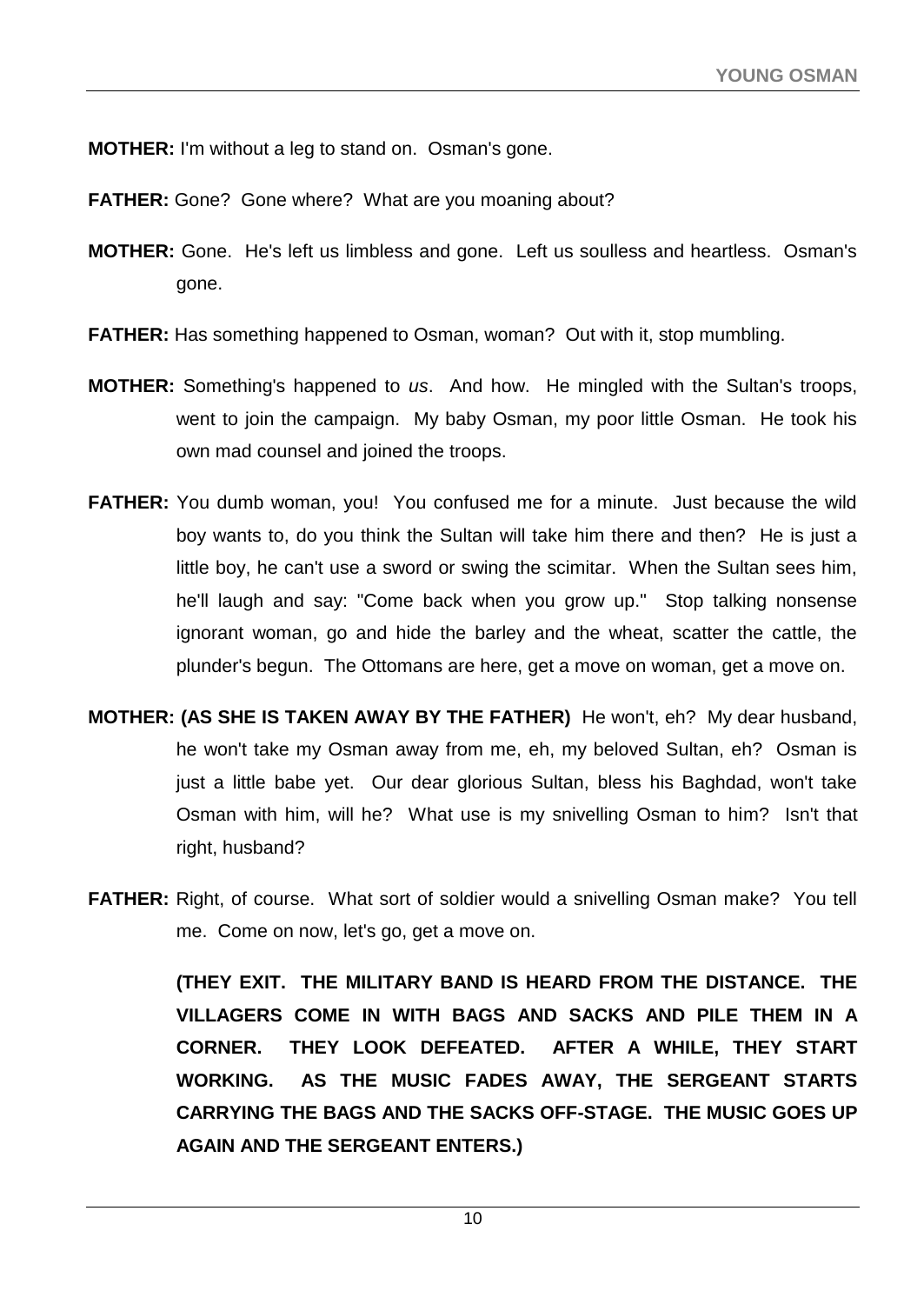**SERGEANT:** Peace be with you fellows.

- **PEASANTS:** Peace be with you sergeant.
- **SERGEANT:** May you have it easy, may you have a lot.
- **PEASANTS:** Welcome sergeant, welcome Sir, may you live long.
- **SERGEANT: (TO OSMAN'S FATHER)** Is this little boy yours, old man?
- **FATHER:** With God's mercy, yes Sir, he is mine, thank you Sir, may you live long.
- **SERGEANT:** Look here old man, our sovereign Sultan Murat wants this son of yours by his side.
- **FATHER:** Anything for our sovereign Sultan, but why, I wonder, he wants this young boy? Has he been at fault? Our Sultan is all forgiving. Won't he forgive Osman's errors? Osman is ignorant and so young. I beg you for our Sultan to forgive him.
- **SERGEANT:** Don't fear, no, he has made no error. Our Sultan is very pleased with him.
- **FATHER:** Forgive me Sir, but how come our sovereign Sultan knows this poor little boy of mine?
- **SERGEANT:** He knows all his subjects. This young Osman of yours wants to come to Baghdad, give his services to the Sultan. And his Majesty has allowed it and said: "Let him join my troops, show his subjection. Let him demonstrate how brave he is, how his sword can decimate the enemy." It's time now, say your farewells.

#### **(THE MOTHER COLLAPSES AND STARTS SWAYING FROM SIDE TO SIDE.)**

- **FATHER:** The Sultan's wish is my command, I'd lay down my life for him. But my little one is only a child, how is he to know to battle? **(PAUSE)** If the Sultan says he's to go, he's to go. **(HUGS OSMAN WITH PRIDE. SILENCE.)**
- **SERGEANT:** Move on, novice. Let's go get your uniform and your horse.

#### **(OSMAN KISSES HIS MOTHER'S HAND, HUGS THE VILLAGERS, AND AS HE FOLLOWS THE SERGEANT)**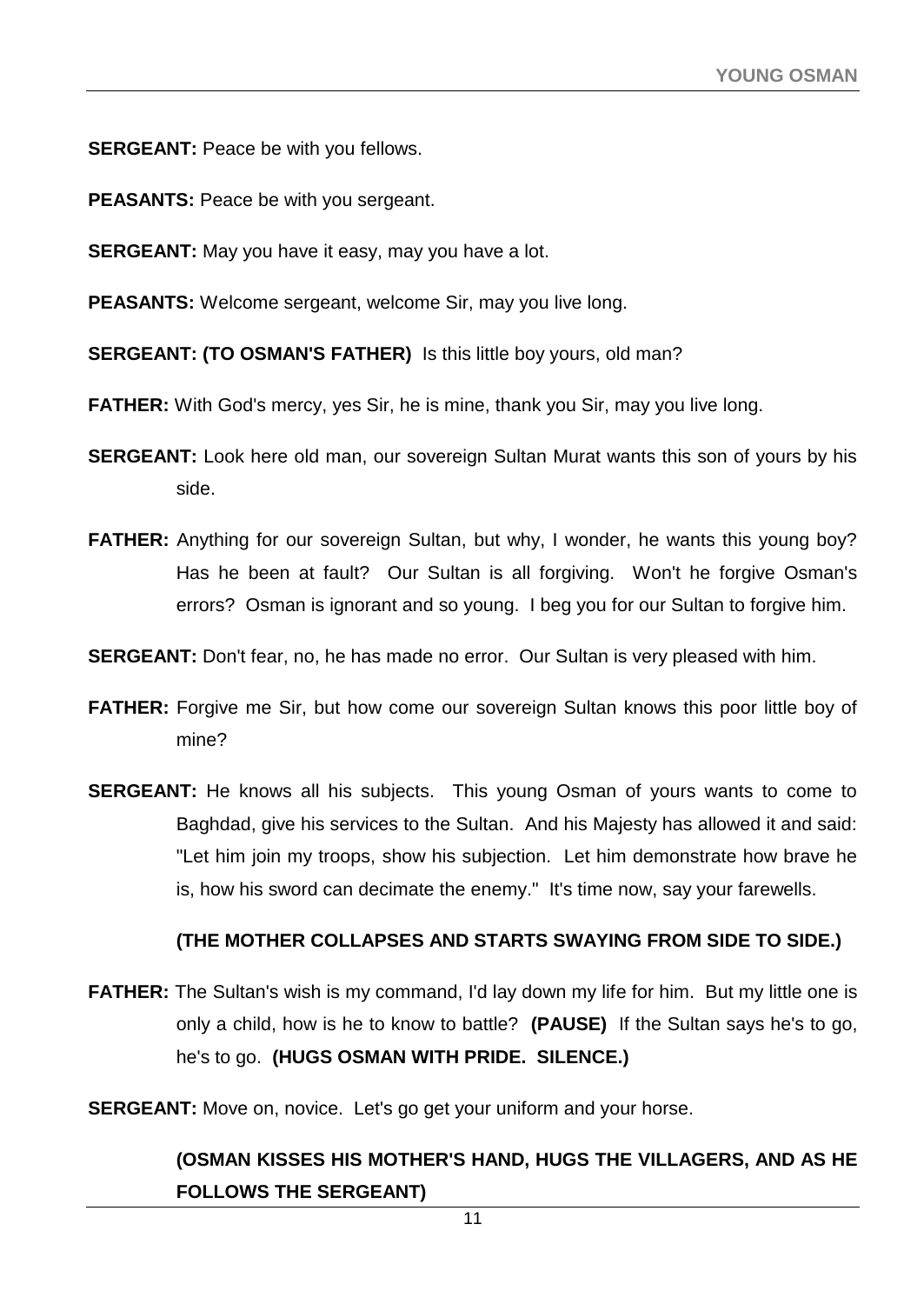#### **FATHER:** Sir, my good Sir!

#### **SERGEANT:** What is it?

- **FATHER:** Sir, what I mean to say... Please let our beloved Sultan bring back this young Osman of mine. Pray you Sir, please ask this of our Sultan.
- **SERGEANT:** We'll see how the wheels of fortune turn. **(HE EXITS WITH OSMAN. ALL STAND STILL. THE MILITARY BAND STARTS PLAYING. AS IT FADES AWAY, THE VILLAGERS ARE QUIET.)**
- **MOTHER:** And you said he wouldn't, that damned Sultan of yours, that he wouldn't take my Osman away. You dupe! He has, he has taken him away... Our beloved Sultan, let him be entombed, has taken him away.
- **FATHER:** Shut up woman, he is the Sultan. What can we do, we are all his subjects. He can take away our souls if he so wishes.
- **PEASANTS:** he can, he can.
- **FATHER:** He is the Sultan, after all.
- **MOTHER:** He can take away our souls if he so wishes, eh? You mean, he can take your wife under him, if he so wishes, eh?
- **FATHER:** What kind of talk is that, woman? You must be out of your tiny mind.

#### **(THE MOTHER COLLAPSES, THE VILLAGERS APPROACH HER.)**

- **I. PEASANT:** You stop worrying about it, sister.
- **II. PEASANT:** Our Osman is brave, God willing...
- **IV. PEASANT:** Once he swings the scimitar...
- **V. PEASANT:** Pity who goes near him...
- **IV. PEASANT:** Pity, and what pity...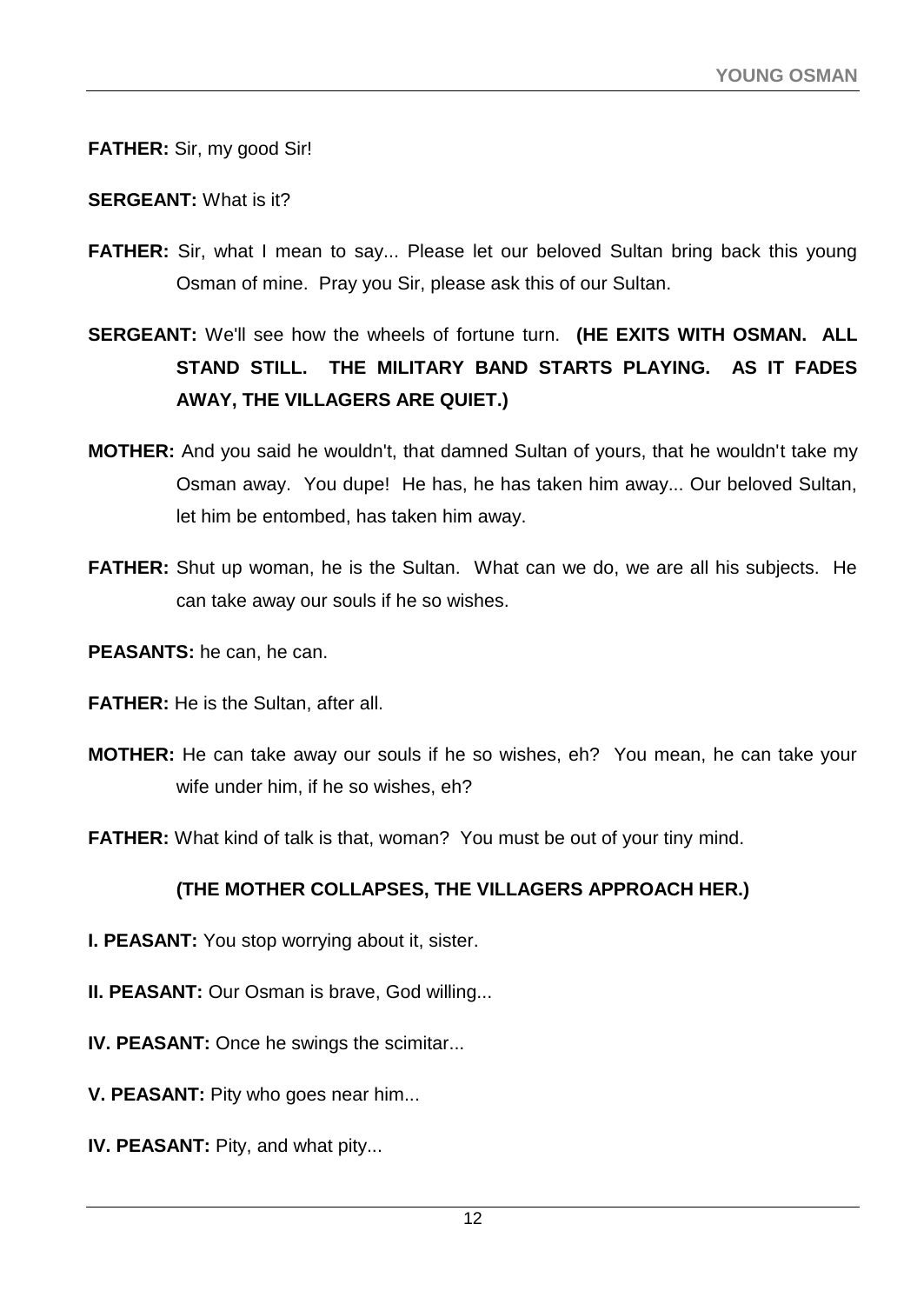**III. PEASANT:** Opens the gates of Baghdad, young Osman.

- **IV. PEASANT:** Opens and welcomes the Sultan.
- **I. PEASANT:** Don't you worry about him, sister.
- **II. PEASANT:** He'll be a favourite with the Sultan.
- **V. PEASANT:** Then, there'd be no stopping him.
- **II. PEASANT:** You tell me, didn't he himself ask for our Osman?
- **III. PEASANT:** He's already a favourite.
- **IV. PEASANT:** Swear to God.
- **III. PEASANT:** I wonder if he'll make Osman the Governor of Baghdad?
- **IV. PEASANT:** Or put him in charge of Damascus?
- **V. PEASANT:** Or a vizier in Istanbul, God only knows.

## **MOTHER: (STILL STARING AT THE DIRECTION OSMAN HAD LEFT.)** God! **(LIGHTS AND THE MILITARY MUSIC FADE OUT. THE MOTHER WAITS. LIGHTS.)**

- **THE CRIER:** Baghdad is captured. Captured, I tell you. The Ottomans tore away Baghdad from the clutches of the Persian king. Such a fight the Ottomans have put up... Never seen before. (THE VILLAGERS ENCIRCLE HIM, UNINTERESTED, JUST WAITING.) And such a tough fortress to capture, Baghdad was, famed is the fortress of Baghdad
- **III. PEASANT:** The fortress of Baghdad.
- **IV. PEASANT:** Tough, real tough.
- **THE CRIER:** Not for the Ottomans though. Castles crumble before the Ottomans' might. Swords whiz, scimitars swing and heads scatter flying in the air. And what blood... A river, no, a flood of blood covering the fields. It had to be seen...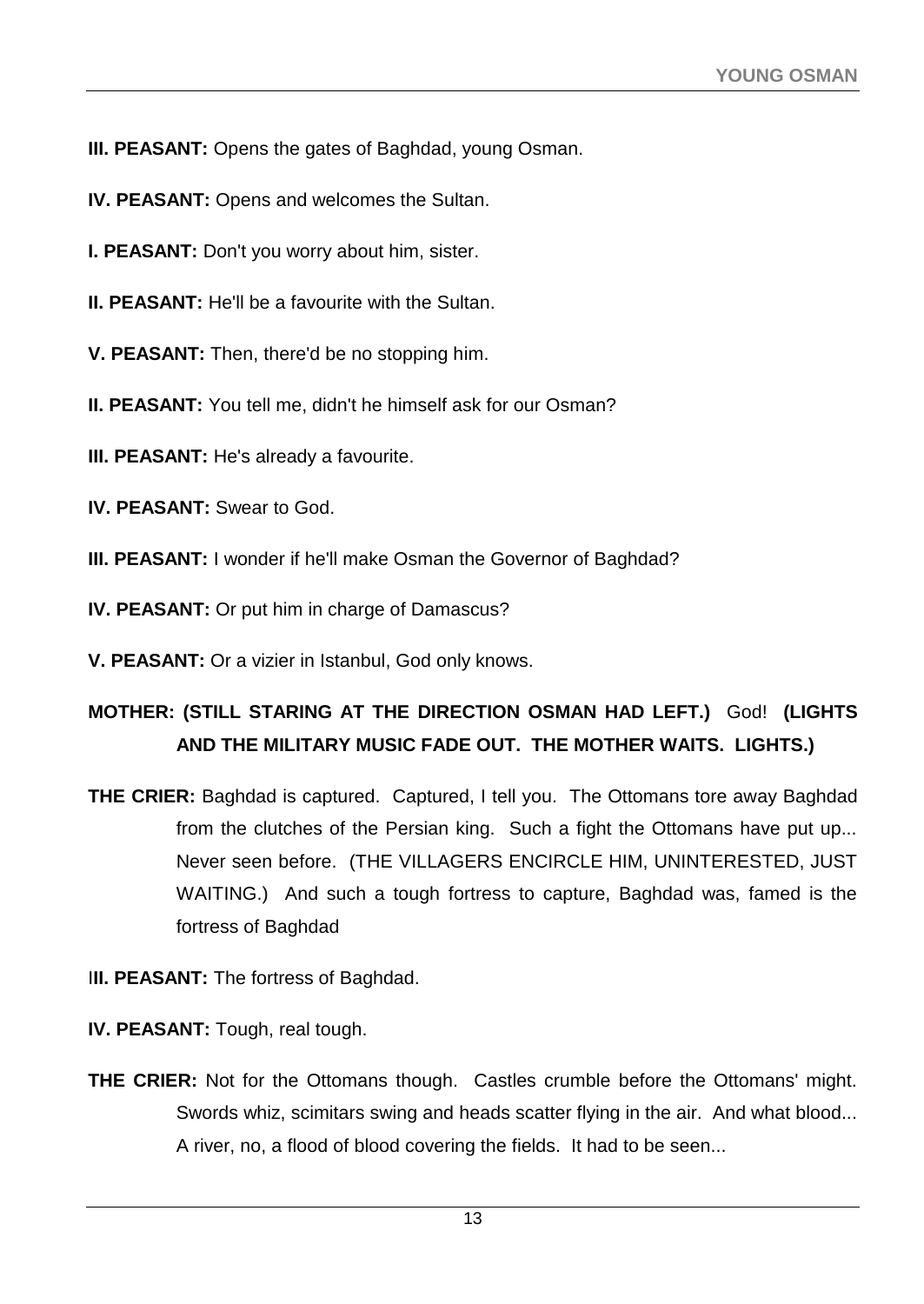**II. PEASANT:** Flows like a river...

**V. PEASANT:** And what blood...

**THE CRIER:** What fortress can withstand the Ottomans. The fortress of Baghdad is as tough as they come. But it crumbled. Heads fall, walls collapse and the royal holy flag flies from the fortress towers, just to please our beloved Sultan.

**PEASANTS:** Hurray!

**THE CRIER:** Hurray of course hurray! My word, the Ottomans had enormous spoils.

**I. PEASANT:** Enormous, eh?

**PEASANTS:** My word.

**THE CRIER:** The fair maidens of Baghdad are fairer than angels. Can't be described.

**I. PEASANT:** Fairer than angels...

**THE CRIER:** Angels are no match... Their hard fresh calves, as thick as my waist, cheeks glowing like roses.

**PEASANTS:** Don't say!

**THE CRIER:** Can't be described. They share those angels, those beauties among themselves, the Ottoman viziers and the pashas. You may say a hundred angles, I'll say seventy beauties. And the boys of Baghdad, so handsome you'd be scared to hurt them just looking.

**V. PEASANT:** Scared, eh?

**THE CRIER:** The Sultan gathers all the handsome boys, takes the lot to Istanbul.

**III. PEASANT:** Good on our Sultan.

**THE CRIER:** Of course, good on him. Our Sultan, with his strong wrist, unfearing eyes, brave and valiant, deserves the angels, the beauties, the handsome boys. The viziers and the pashas do, too.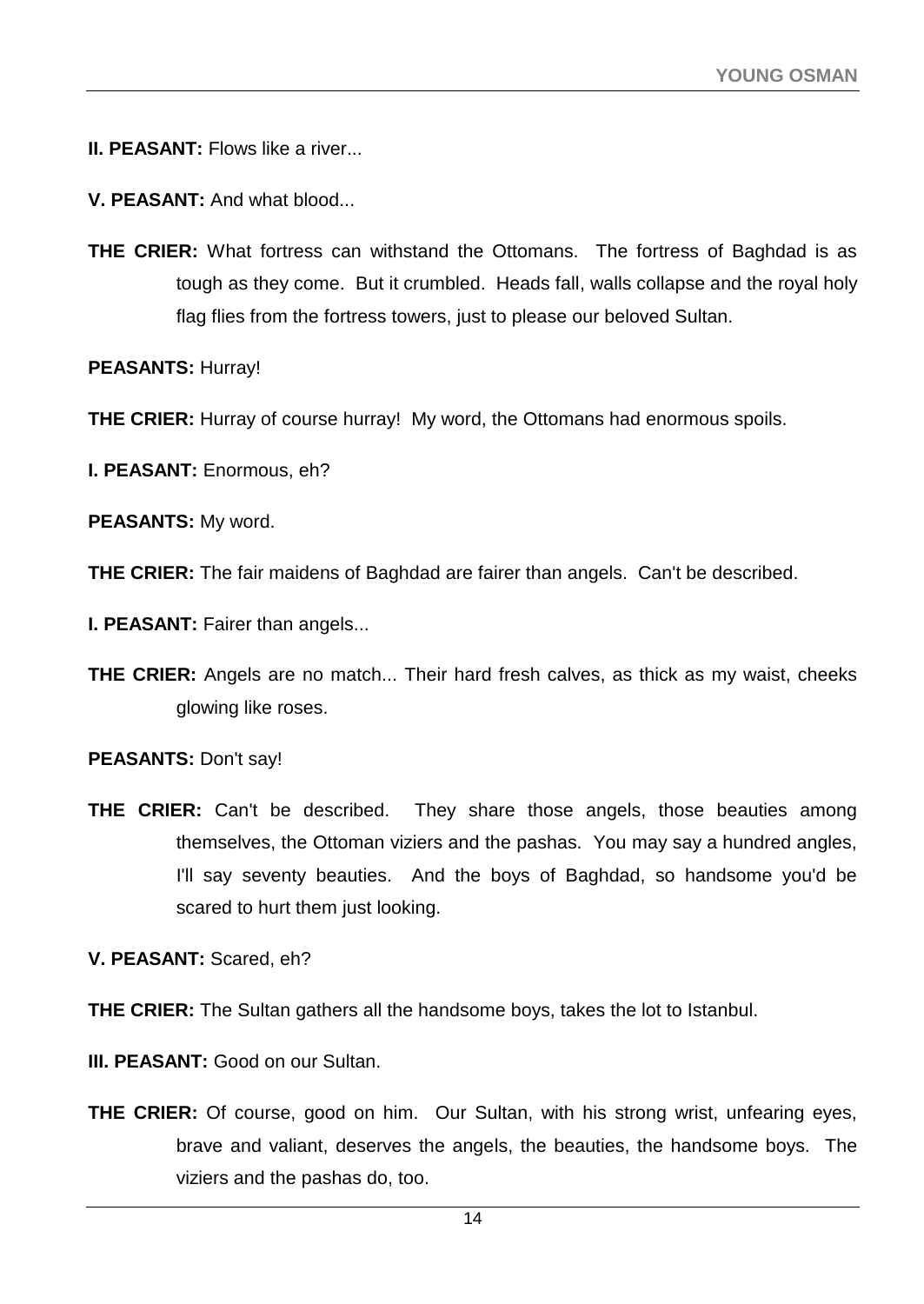**PEASANTS:** They do, they do.

**THE CRIER:** Not to mention the date groves, the white wheat, and jars and jars full of gold. The viziers and the pashas collect it all, and straight to Istanbul.

**PEASANTS:** Straight to Istanbul.

**THE CRIER:** No fortress is too strong for the Ottomans.

**II. PEASANT:** Too strong, my word.

**FATHER:** What about my Osman?

**II. PEASANT:** Will the Ottoman army pass through here?

- **III. PEASANT:** I wonder how young Osman fared?
- **THE CRIER: (TAKEN ABACK A BIT)** How he fared?... You'd be surprised how he fared... The brave men mothers bring to this world...

**PEASANTS:** Tell us how he fared.

**THE CRIER:** More a lion's cub than a man... In one instance... He totally scattered the Persian army... They went flying like fluffs of cotton. The Persian army... You may say ten thousand men, I'll say forty thousand. But... What valiant young men mothers bear... He went straight into the enemy lines and didn't come out with less than a thousand heads. I'll say twenty, you may say forty days... Forty days he fought.

**FATHER: (IMPATIENT)** Tell me if my Osman's coming back, will you?

**THE CRIER:** All Ottomans are coming back. Istanbul has never seen such a glorious parade before... I'll go and give the news to the rest of the folk. I'll see you later. **(AS HE IS ABOUT TO EXIT, THE PEASANTS AND THE FATHER LOOK WORRIED.)**

**FATHER:** Sir, you didn't say. You didn't say if my Osman's coming back.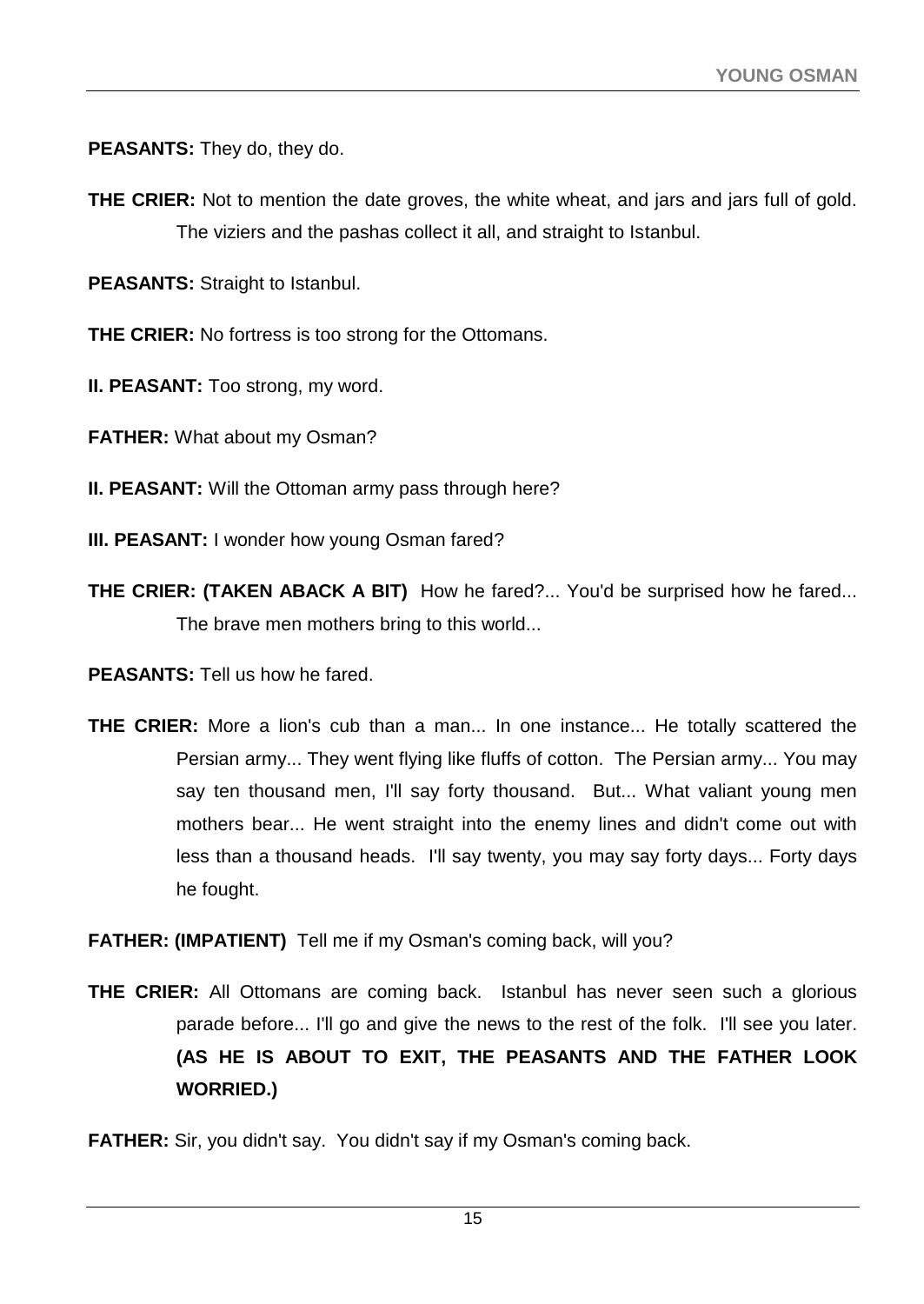**THE CRIER:** All Ottomans are coming back in glory. See you later. **(EXITS. THE FATHER LOOKS AT THE PEASANTS, THEY LOOK AWAY. THEY FORCE THEMSELVES TO CONSOLE HIM.)**

**I. PEASANT:** Of course Osman will come back.

**II. PEASANT:** Soon he'll come back, our valiant young Osman.

**III. PEASANT:** Our brave young Osman.

**II. PEASANT:** Handsome young Osman.

**I. PEASANT:** He must have grown up by now.

**(THE FATHER KNEELS ON THE GROUND IN DESPERATION. THE PEASANTS BOW THEIR HEADS. THE MILITARY BAND IS HEARD FROM THE DISTANCE. THE MOTHER ENTERS. THE SOUND OF THE MILITARY BAND FADES AWAY. THE MOTHER MOVES OUT OF THE CROWD. THEY ALL FOLLOW THE OTTOMAN ARMY WITH THEIR EYES. THE OTTOMAN ARMY DISAPPEARS AND THE BRASH AND PATRIOTIC VERSION OF THE SONG "YOUNG OSMAN" IS HEARD IN THE BACKGROUND, MIXING WITH THE PEASANTS' VERSION OF IT.)**